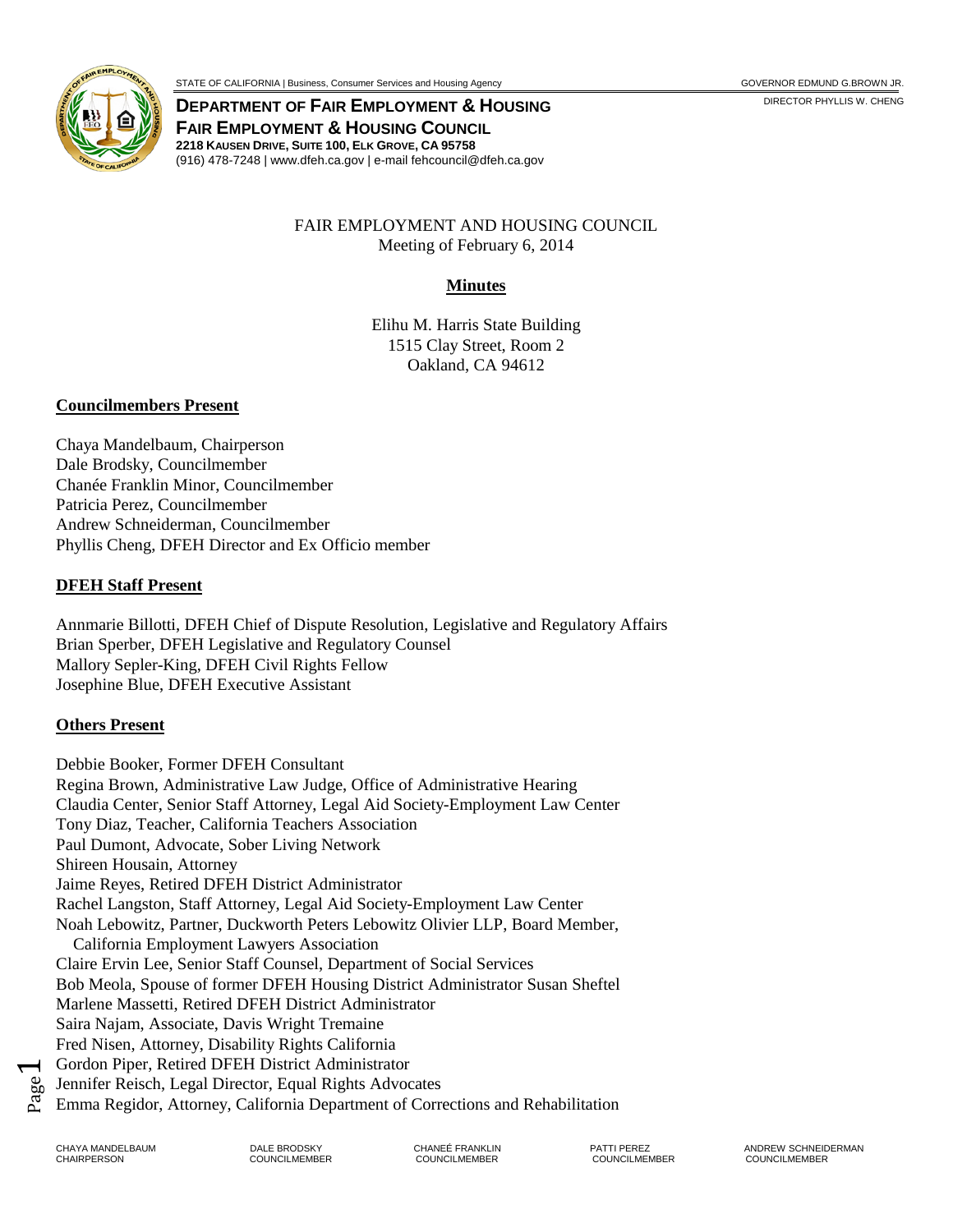Gwen Richardson, Retired DFEH Mediator

Dorothy Sun, Information and Assistance Officer, Division of Workers Compensation—

Disability Evaluation Unit, Former DFEH Housing Consultant

Lindsey Urbina, Senior Staff Counsel, Division of Workers Compensation, Former DFEH Senior Staff Counsel

Keasara Williams, Staff Attorney, Equal Rights Advocates

Mariko Yoshihara, Political Director, California Employment Lawyers Association Additional 19 morning and 10 afternoon live streams were recorded via Webcast

### **I. Welcome, Opening Remarks, and Introduction of Council and Guests**

Chair Mandelbaum called the meeting to order. Josephine Blue called roll for the Council.

# **II. Approval of the Minutes**

The Council voted to approve the minutes from the December 10, 2013 meeting.

### **III. Councilmember Reports**

Chair Mandelbaum and Councilmember Brodsky reported that they will speak and Director Cheng will moderate a panel presentation on proposed amendments to the California Family Rights Act Regulations at the April 26, 2014 State Bar of California Labor & Employment Law Section's Combined Annual Meeting/Public Sector Conference in Berkeley. They will also make the same presentation at the September 2014 State Bar of California Annual Meeting in San Diego.

Chair Mandelbaum announced that he accepted a new position as partner at Rudy Exelrod Zieff & Lowe LLP.

# **IV. Department of Fair Employment and Housing Report**

Director Cheng gave an update on the Department's activities reported in the [2013 DFEH New Fairtimes.](http://www.dfeh.ca.gov/res/docs/Announcements/New%20Fairtimes/new%20fairtimes%202013%20final%20rev%203.pdf) The Department was awarded the State Bar's Education Pipeline Award for 2013. Additionally, the Department entered into a five-year [settlement](http://www.dfeh.ca.gov/res/docs/Announcements/PressReleases/Settlmt%20Agrmt%20-%20fully%20executed.12-17-13.pdf) agreement with the [City of San Diego](http://www.dfeh.ca.gov/res/docs/Announcements/PressReleases/City%20of%20San%20Diego%20release%20with%20link.pdf) on a Director's complaint for injunctive relief, which framework will serve as a model for all local government agencies' sexual harassment training.

# **V. Guest Speaker**

# **a. Housing Discrimination: View from the Defense Bar**

Kelly G. Richardson, Managing Partner and Co-Founder of Richardson, Harman, Ober, PC, spoke about the current state of housing law in California from a property owner, development board and realtor perspective. He asked the Council to provide guidance in its upcoming Housing Regulations on the obligations of landlords and property owners. See the attached [written presentation](https://cms.portal.ca.gov/dfeh/res/docs/Council/2-6-14%20Meeting/DFEH%20presentation%202-6-14.pdf) by Mr. Richardson.

# **b. Housing Discrimination: View from the Plaintiff Bar**

Christopher Brancart, Partner, Brancart & Barncart, spoke on the current state of housing law in California from a plaintiff perspective. Mr. Brancart emphasized the need to focus on areas not already regulated by the federal Fair Housing Act Regulations and where California's Fair Employment and Housing Act provides greater protections.

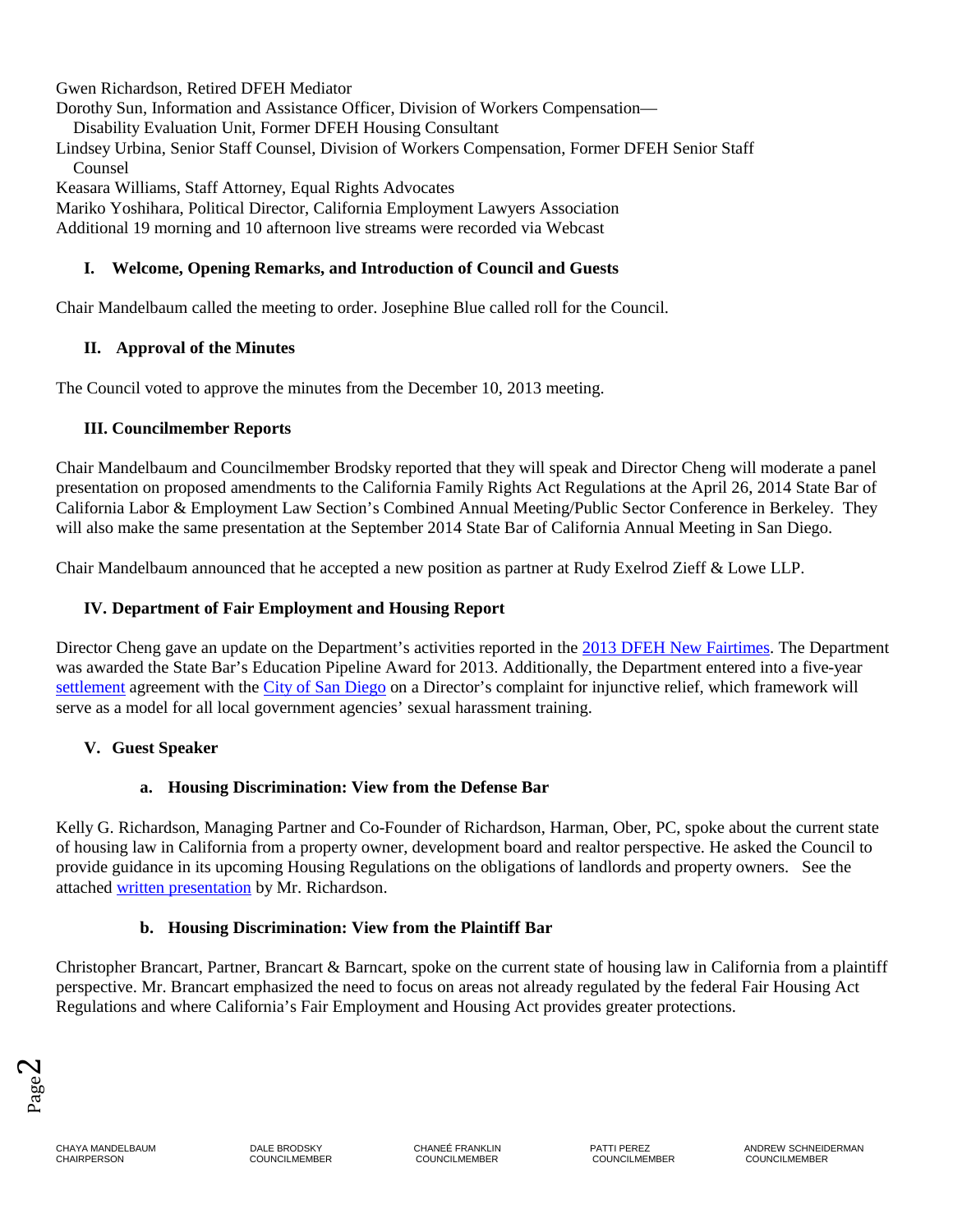### **VI. Public Comment Period**

Public comment regarding their perceptions of the operations of the DFEH and the Senate Office of Oversight and Outcomes Report was given by Marlene Massetti, Lindsay Urbina, Gordon Piper, Bob Meola and Claire Ervin Lee.

Public comment addressing the Council's rulemaking authority was given by Paul Dumont, a housing and sober-living advocate. Mr. Dumont urged the Council to consider including specific protections for people in recovery when drafting the land use and occupancy standard provisions of the future Housing Regulations.

#### **Lunch Break**

The Council adjourned for lunch at 12:15 p.m. and reconvened at 1:30 p.m.

### **VII. Legislative Update**

Annmarie Billotti provided a legislative update on AB 556 (Salas)(adding "military and veteran status" to the list of categories protected from employment discrimination by the Fair Employment and Housing Act) and SB 292 (Corbett)(clarifying that sexually harassing conduct need not be motivated by sexual desire) which recently became law. She also provided an update on pending legislation that includes AB 1562 (Gomez) (reducing the hours worked requirement for school employees to take California Family Rights Act leave); AB 1443 (Skinner) (protecting interns from employment discrimination in hiring and from harassment); and SB 404 (Jackson) (adding "familial status" to the list of categories protected from employment discrimination by the Fair Employment and Housing Act).

### **VIII. Update on Adopted Proposed Amendments to the California Family Rights Act Regulations**

Ms. Billotti provided an update on the Council's Adopted Proposed Amendments to the California Family Rights Act Regulations, which had been submitted to the Office of Administrative Law for review. Chair Mandelbaum acknowledged receipt of comments on the proposed amendments from several parties, and encouraged them to resubmit these comments during the official comment period.

#### **IX. Draft Proposed Amendments to the Fair Employment and Housing Act Regulations Subcommittee**

#### **a. Discussion**

Councilmembers Brodsky and Perez presented the proposed amendments to the Fair Employment and Housing Act Regulations (FEHA). Chair Mandelbaum proposed several grammatical changes. Councilmember Brodsky acknowledged receipt of comments from the Transgender Law Center, and the Council agreed that the section defining gender identity and related terms should be amended. The Council agreed that the proposed language regarding assistive animals in disability accommodations should be clarified. Councilmember Brodsky explained the reasoning behind the edits to the definition of "four months" of pregnancy disability leave. Councilmember Perez reviewed the proposed changes to sexual harassment training and introduced the concept of Council guidelines on this topic. Ms. Billotti reviewed proposed the changes to Subchapter 5.

### **b. Public Comment**

Claudia Center commented in favor of repeating statutory language for the sake of clarity. She pointed out several areas in the proposed amendments to the FEHA Regulations where language may be misleading or should otherwise be clarified. Ms. Center encouraged the Council to clarify areas that are unclear through federal regulations, or that should be more protective than federal regulations. Ms. Center expressed her agreement with the proposed language by the Transgender Law Center.



CHAIRPERSON COUNCILMEMBER COUNCILMEMBER COUNCILMEMBER COUNCILMEMBER